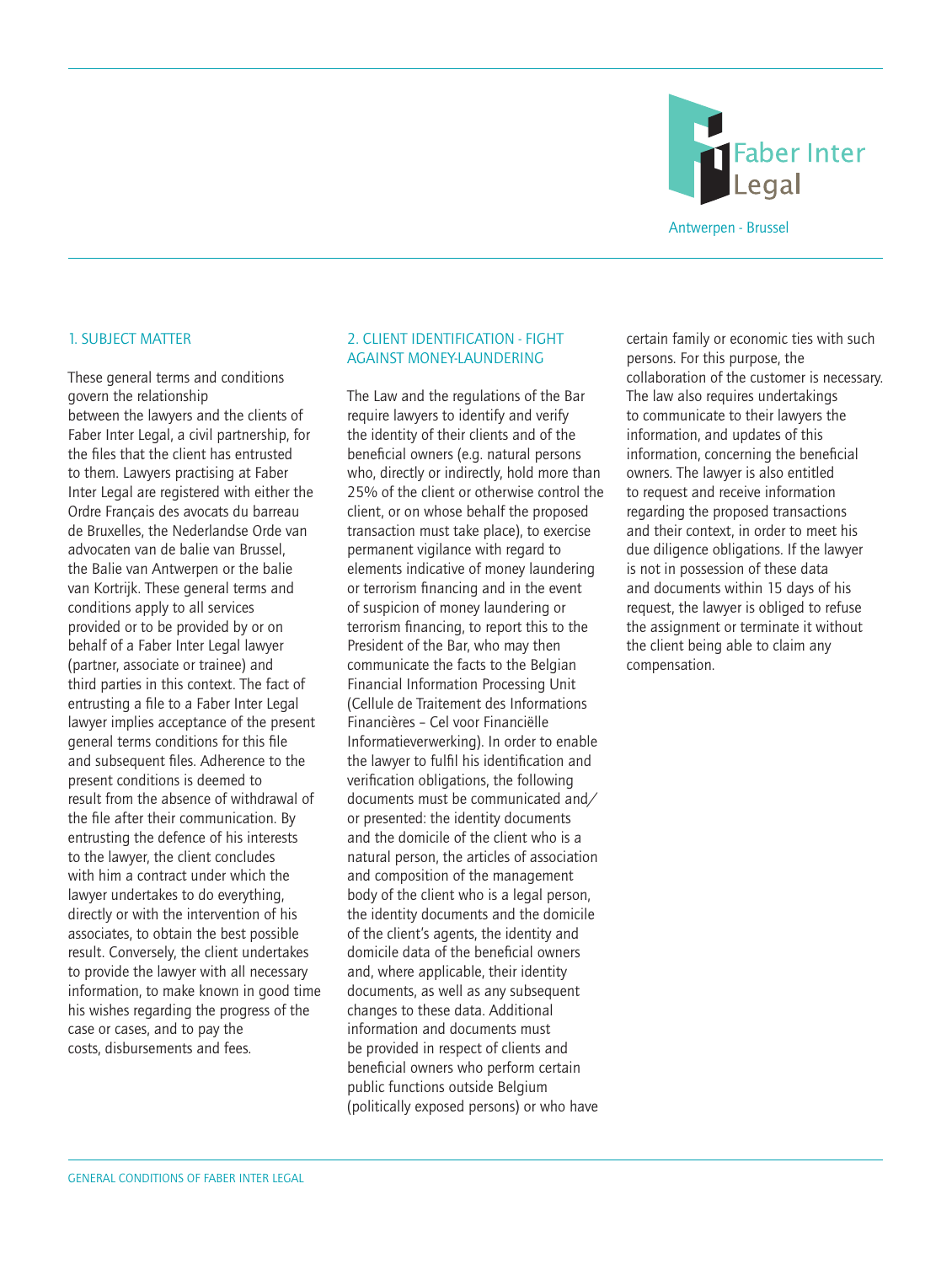

# 3. RESTRICTIONS ON THE POWER TO DETERMINE FEES

-The law (judicial code, art. 446ter replacing the former art. 459) and ethical rules prohibit lawyers to enter into any agreement on fees linked exclusively to the outcome of the dispute; fees cannot therefore be linked solely to the outcome of the action, and must be determined taking into account the importance of the matter, the nature of the work and the notoriety of the lawyer. The client is always entitled to ask for clarification and justification, directly from the lawyer.

# 4. CALCULATION OF FEES

Fees are established as follows, in strict compliance with legal and ethical standards, it being understood that the basic criteria may be adapted according to the result obtained and that, as a rule, the calculation combines the time spent on the case (minimum) and the result obtained (possible increase). The amounts are exclusive of VAT; a 21% VAT is due in addition, in accordance with legal provisions in force since 1 January 2014; when our services are, by virtue of the applicable legal provisions, deemed to be located in Belgium, the fees and expenses are increased by VAT at the rate in force, with the exception of disbursements that we have advanced, the reimbursement of which is requested on the basis of supporting documents. When our services are not deemed to be located in Belgium, no Belgian VAT is applied but our services could be subject to VAT in the customer's country of residence.

#### 4.1. Base

- basic hourly rate for a client consumer 150 EUR

- basic hourly rate for a client company EUR 250

The application of the hourly rate does not oblige the lawyer to produce an exhaustive and timed statement of each of his services, if the statement of the services performed makes it possible to justify the estimated time globally. The hourly rate may also be determined by agreement, depending in particular on the complexity of the case or its stakes.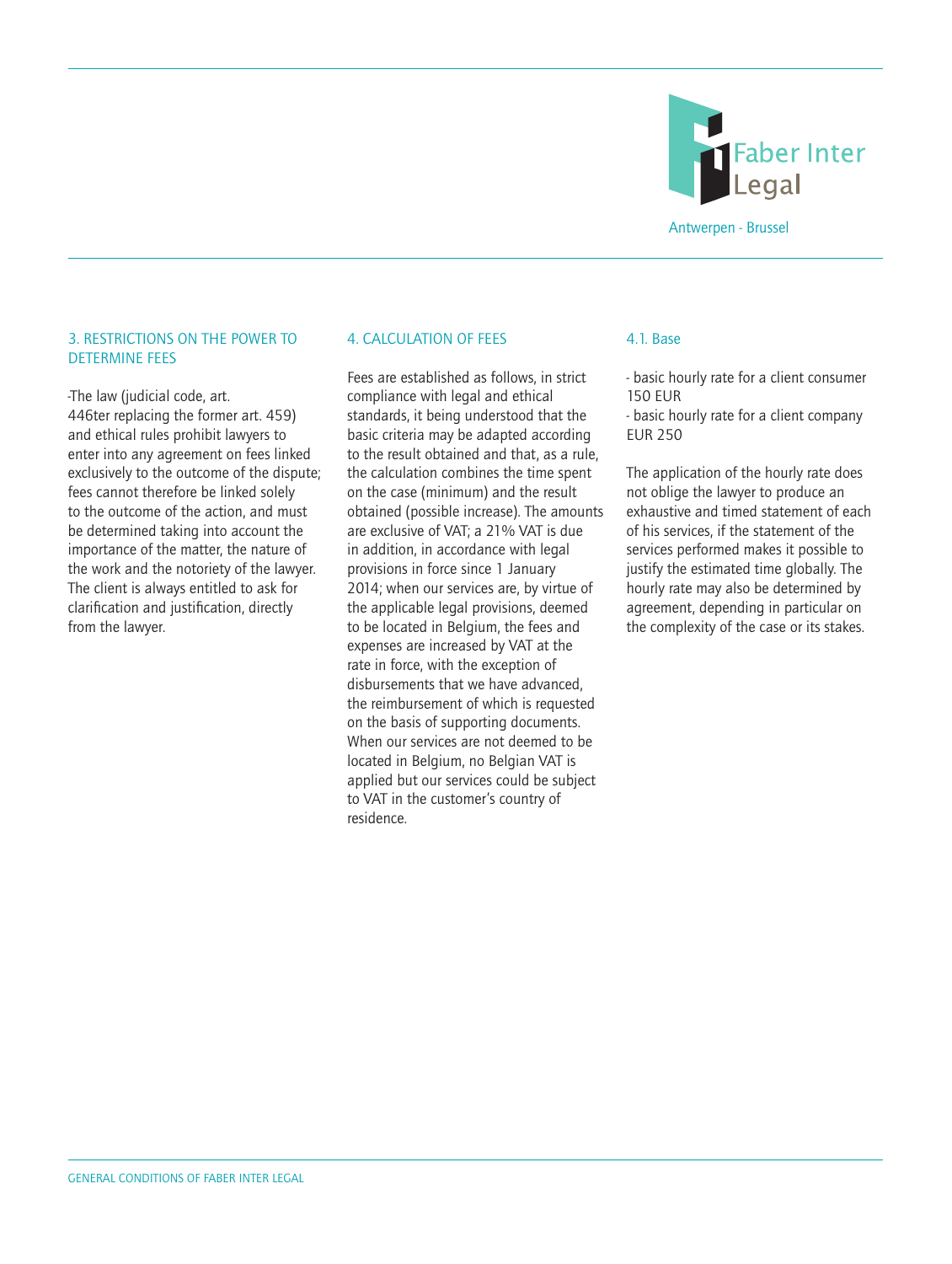

# 4.2. Consideration for the value of the case

Base rates may be increased, within the following limits, depending on the value of the case (principal and interest):

- from 0 to 7.500 EUR 15%.
- from 7,500 to 50,000 EUR 10%.
- from 50,000 to 100,000 EUR 8%.
- from 100,000 to 250,000 EUR 6%.
- above 250,000 EUR 4%.

Where the dispute concerns the recovery of an unchallenged claim, the percentage shall be reduced by half if the claim:

- is irrecoverable;

- is recovered before the action is started.

The percentage is increased by half in the event of an appeal.

# 4.3. Exceptional Circumstances - Performance Fee

In exceptional circumstances, the fees may be increased or reduced by mutual agreement; thus, the fees may be increased by mutual agreement depending on the result achieved or the achievement of the objectives.

#### 4.4. Flat rate

A flat rate may be agreed for the fees and/ or for the fees and expenses. The flat fee determines the amount that will be due in respect of well defined services; we reserve the right to review the flat fee if other services are requested and in case of unforeseen development. The flat fee may be global or may be based on an agreement on the hourly rate and the evaluation of the number of hours required to carry out the assignment, and where appropriate an increase may be scheduled depending on the outcome. The flat rate for costs means a fixed contribution to the firm's expenses equal to a fixed percentage (15% of the amount of the fees in the absence of any other agreement); this percentage does not cover mileage or accommodation expenses outside Brussels, legal and procedural costs, specific costs (translation, expertise, consultation of outside professionals, creation of dateroom, tax stamps, etc.), nor disbursements (court fees or other costs advanced in the name and on behalf of the client).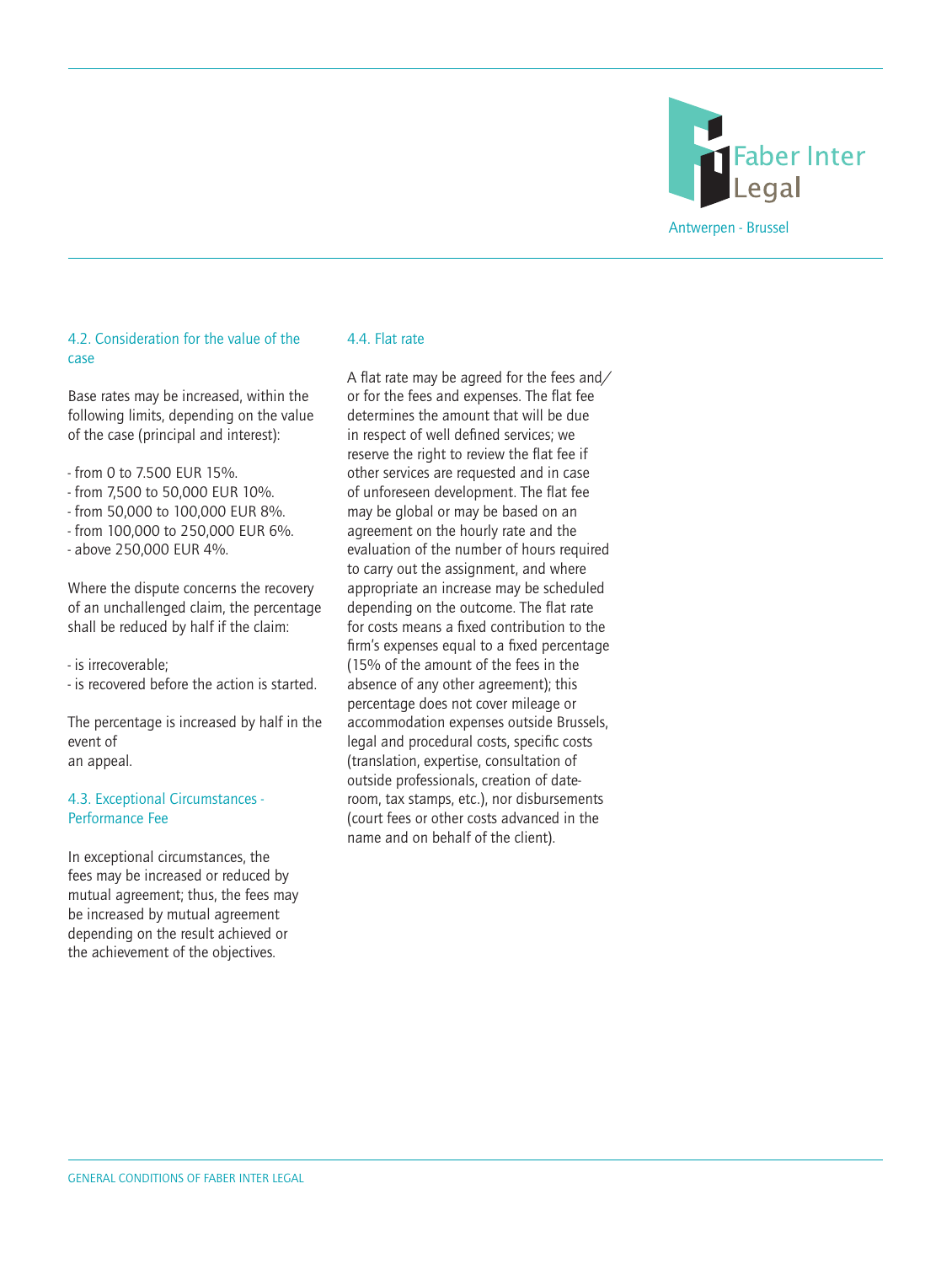

# 5. CALCULATION OF COSTS

The costs are the expenses incurred on behalf of the client; the latter must reimburse them, unless otherwise agreed, according to the following tariff (these amounts must be increased by VAT): Miscellaneous expenses are recorded at a flat rate of 10% of the preceding expenses.

- file (and archive): 35 EUR
- court file: 20 EUR
- typing, e-mail (per page): 8 EUR
- e-mails received: 1 EUR (1 per document
- + 1 per printed page)
- e-mails sent: 8 EUR (8 per document + 1 per printed page)

- registered/express (supplement): 16 EUR

- photocopies (per page): 0,50 EUR
- telephone Belgium (flat rate): 8 EUR
- foreign telephone Europe: 15 EUR
- U.S.A.EUR 60 Others: EUR 75
- fax Belgium (per page): EUR 1.25
- fax foreign Europe: EUR 2 U.S.A. EUR
- 4 Others: EUR 7
- travel expenses (mileage): EUR 0.50

Miscellaneous costs are charged at a flat rate equal to 10% of the costs listed above. This evaluation makes it possible to include in the statement of expenses, without recording them, the costs relating to the bookkeeping and all the other administrative expenses including in particular the keeping of the archives for 5 years. The costs of the court office,

notary or process-server, as well as the costs of translation, the costs related to the intervention of foreign correspondents and costs of the same nature are in principle claimed directly from the client who commits to pay them without delay.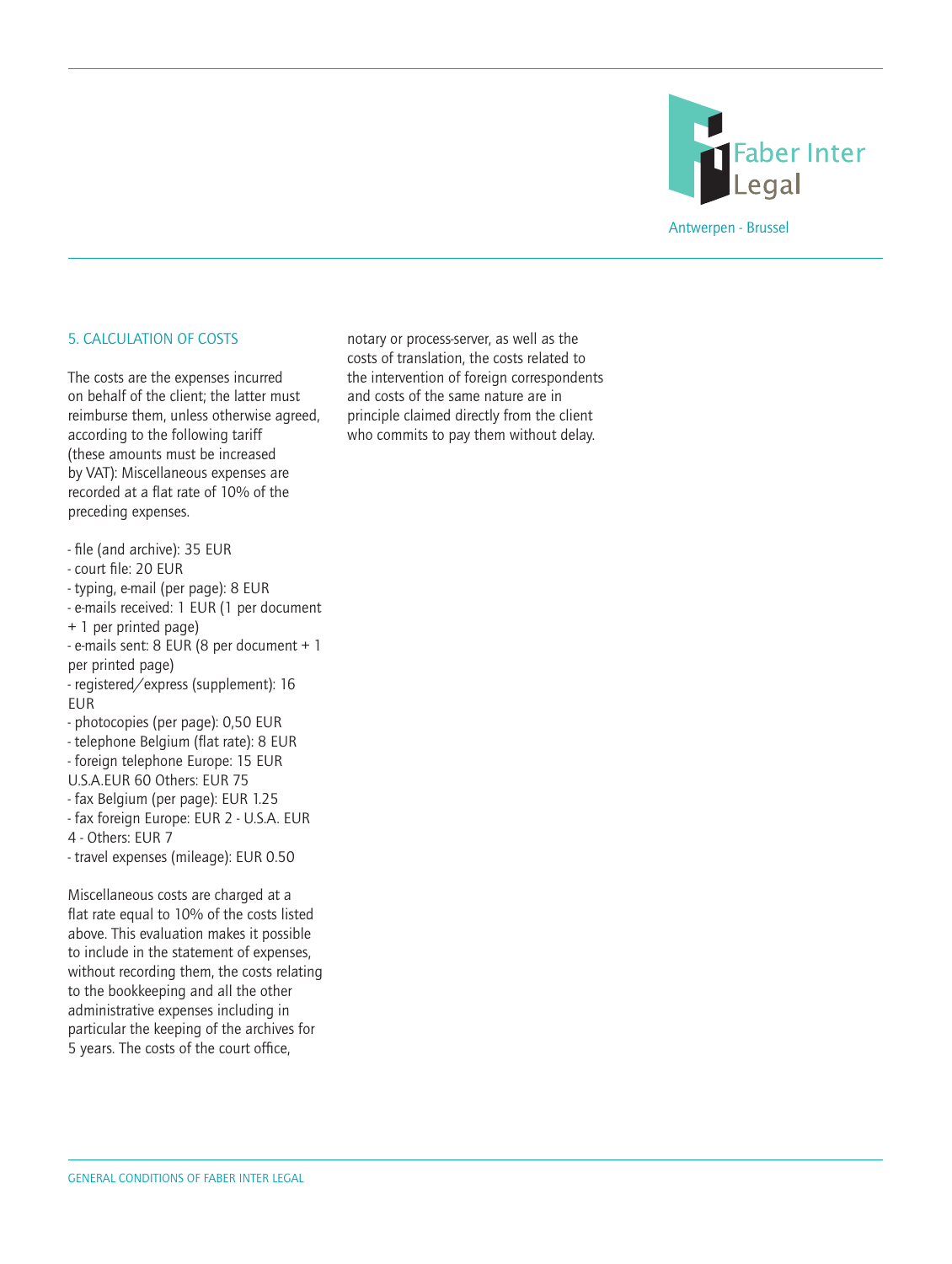

# 6. ADVANCE PAYMENTS – FEE **AGREEMENTS**

Advance payments may be claimed, taking into account the minimum amount of the fees, increased where appropriate by an advance on costs. Additional advance payments may be requested depending on the services performed and the costs incurred. When circumstances warrant, fee agreements may be concluded. These agreements may provide for total or partial packages, or retainers, depending on the nature of the business; they are subject to the principle of performance in good faith.

# 7. CONFIDENTIALITY – RETENTION OF **DOCUMENTS**

Correspondence and notices are in principle covered by professional secrecy and are reserved for the exclusive use of their recipient(s). The result of the services, in any form or by any means whatsoever, is provided for the exclusive benefit and information of the client. These documents may not therefore be copied, quoted or made public in whole or in part (subject to communications for the client's internal use) without the prior consent of the lawyer, unless disclosure is required by law or by a competent authority (in such cases, the client is required to inform the lawyer in advance, unless prohibited by law). Under article 2276bis of the Civil Code, lawyers are relieved of the duty of keeping documents five years after the completion of their assignment.

As a general rule, the client is requested not to submit any original documents, unless expressly requested by the lawyer; as far as possible, the client shall ensure that he provides the lawyer with copies of all relevant documents, classified in chronological order.

# 8. THIRD-PARTY FUNDING OF COSTS AND FEES

The client possibly may benefit from the partial or total intervention of a third party payer (for example, an insurance company – legal expenses insurance, or legal aid). If this is the case, the client must ensure that this third party is notified as soon as possible of the dispute and of the lawyer's intervention, and inform us. The lawyer is in principle foreign to the intervention of a third party payer and cannot be held responsible for a failure of the latter to intervene. In contentious matters, the courts may order the losing party to pay the other party or parties a generally lump sum, determined according to a scale established by law or regulation, as a contribution to the winning party's legal costs. This fixed amount, called «procedural compensation» does not correspond to the fees and expenses actually charged to the client but is deducted from them where applicable.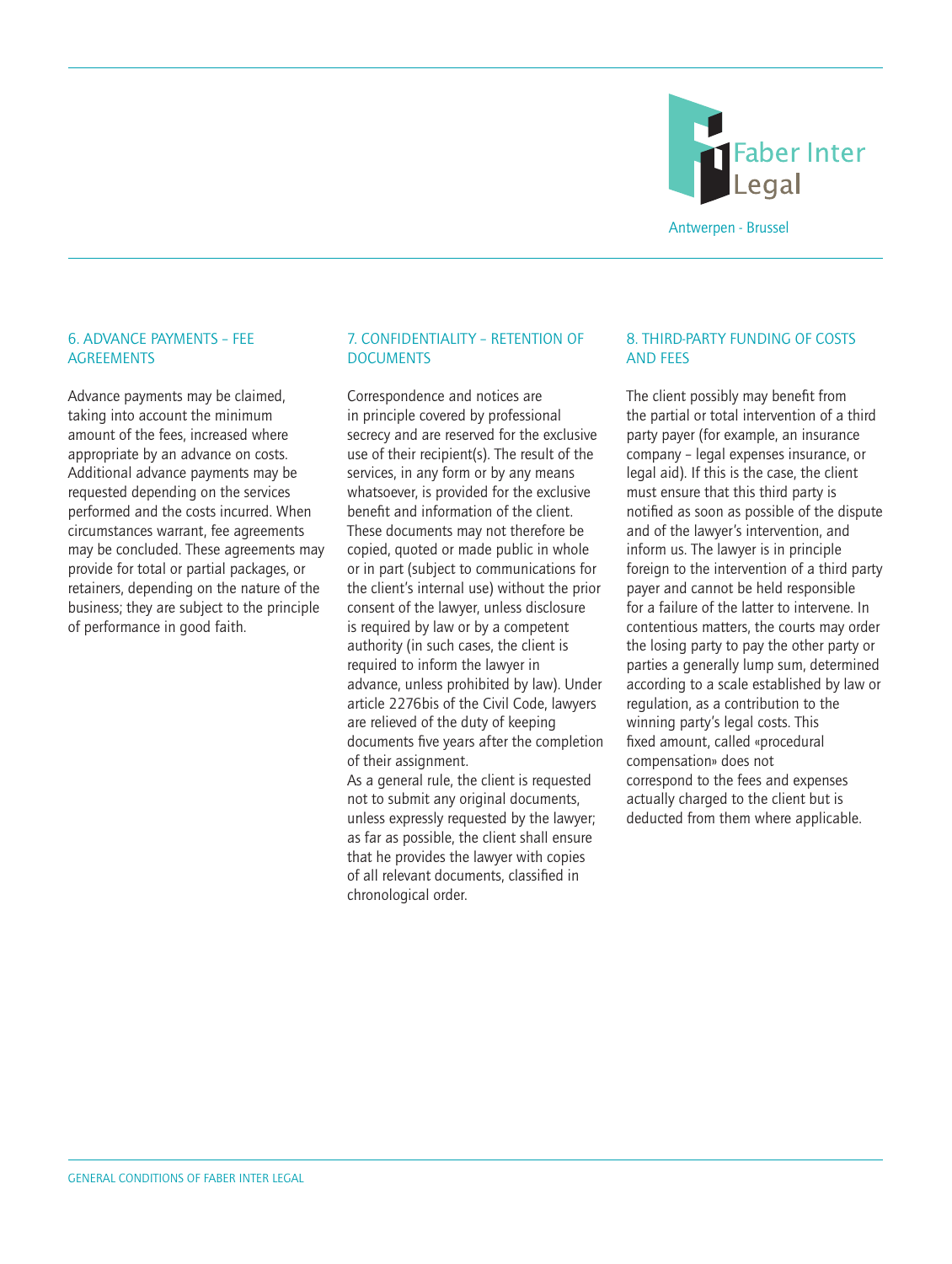

#### 9. PRIVACY

When engaging with Faber Inter Legal. the client receives the consent form and all the necessary information attached to these general terms conditions to enable him to complete and sign this form knowingly. By signing this form the customer gives his consent to five purposes namely:

I. Collection and use of his personal data to perform the tasks necessary to handle his file /dispute / issue. II. Exchange of personal data with other lawyers and judicial actors in Belgium and, where appropriate, in other countries within the European Union. III. Collection and use of personal data for promotional communications. IV. Proper risk management and quality control of our services. V. Compliance with the legal and regulatory obligations incumbent upon lawyers (including those relating to preventing and combating money laundering).

Within the framework of the missions entrusted to him by the client, the lawyer takes care to protect his clients' or third parties' privacy and to ensure the confidentiality of the data which are communicated to him or to which he has access. Any processing of personal data is carried out in accordance with the standards relating to the protection of privacy. Faber Inter Legal is the data controller. The data will not be passed on to third parties, except in order to carry out the assignment entrusted to the lawyer or to comply with a legal or

regulatory obligation. By providing the data, the client authorizes the lawyer to proceed with the above-mentioned processing. The lawyer shall take appropriate technical and organisational measures to protect personal data against any unauthorised or unlawful processing and against the loss, destruction or accidental deterioration of such data. When personal data are communicated by or at the request of the client, the client guarantees the lawyer that this communication takes place with the agreement of the persons concerned and in accordance with the applicable legislation, and shall hold the lawyer harmless against any claim by these persons. Data subjects have the right to access and rectify data concerning them at any time. They also have the right to oppose any processing of such data for the purpose of promoting the services of the lawyer. To exercise these rights, it is sufficient for the data subject to transmit his request in writing, signed and dated, to the controller by e-mail to m.forges@ faberinter.be, attaching a copy of his identity card.

#### 10. **FTHICAL RULES**

The ethical rules of the profession of lawyers are laid down by regulation taken by the authorities of the Bar to which the lawyer handling the case belongs pursuant to article 496 of the Judicial Code. These regulations are available on the Internet (for example: https://www.barreaudebruxellesintranet.be/images/extra\_documents/ recueil\_codeon\_rdb.pdf  $\triangle$